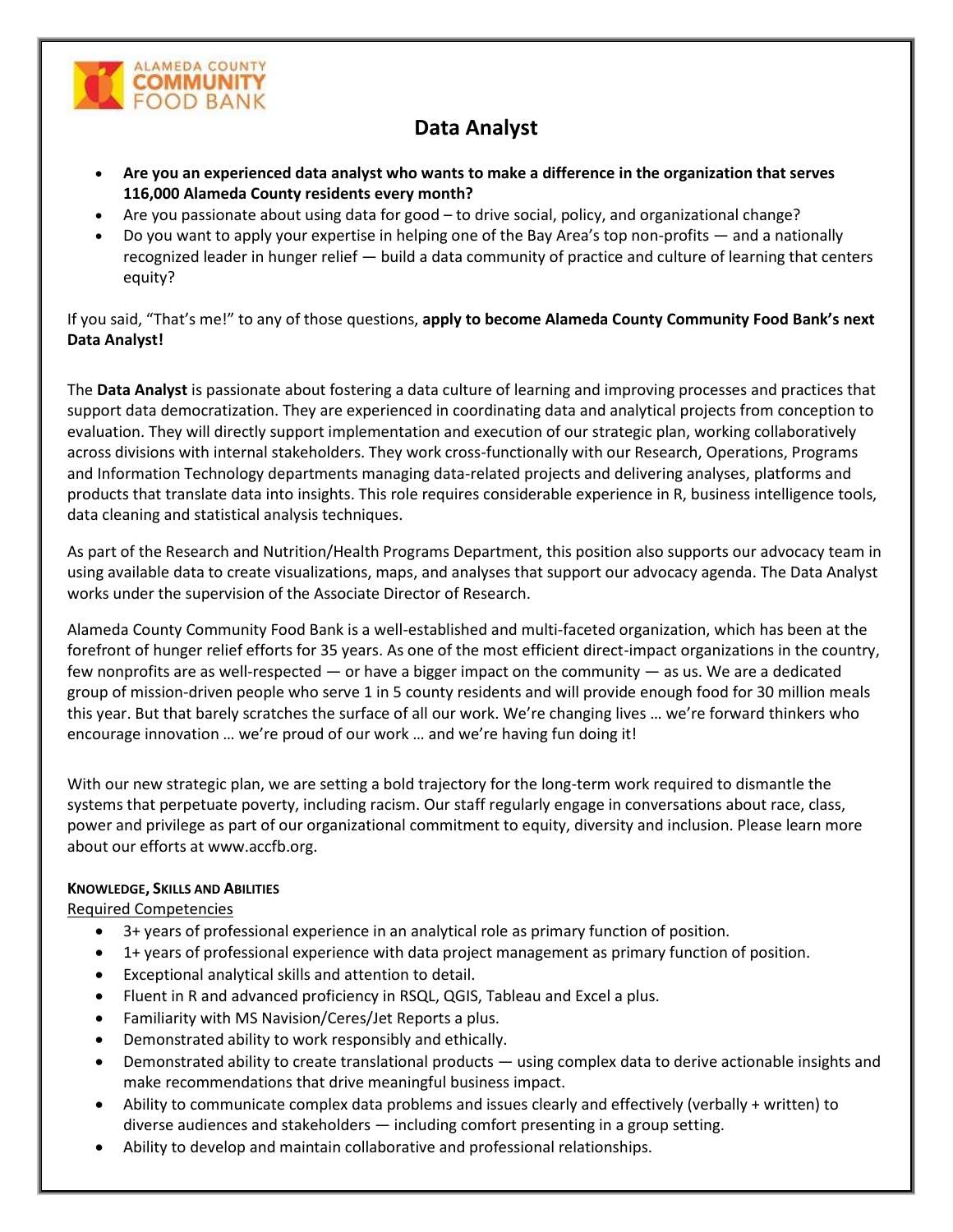- Established track record of supporting inter- and intra-departmental data sharing and utilization.
- Professional commitment to equity, diversity and inclusion in policy and practice. Commitment to learning and to participating in brave spaces in conversation on race and equity.

### Preferred Qualifications

- Experience in a nonprofit environment with a variety of stakeholders and with values deeply rooted in community.
- Formal training in quantitative discipline preferred, but not required.
- BIPOC and LGBTQIA+ candidates strongly encouraged to apply.
- The food bank does not have the capacity to sponsor visa applications.

# **PERSONAL ATTRIBUTES AND VALUES**

- Passion, enthusiasm, focus, and creativity around Alameda County Community Food Bank's vision, mission and values of community, leadership, transparency, innovation and diversity.
- Passionate about creating cultures of learning and improving organizational data democratization.
- Ability to empathize with our clients in a compassionate and respectful manner.
- Desire to contribute to a respectful team culture centered on open communication, sharing, listening and recognition of team members at all levels.
- Strong work ethic with an orientation towards innovation and process improvement.
- Innovative self-starter and problem solver.
- Interest in helping our organization move toward tracking our progress towards ending hunger and poverty.
- Ability to work both independently and in a collaborative setting; service orientation for people of diverse backgrounds and circumstances.

# **PHYSICAL REQUIREMENTS**

This role will be onboarded and start remotely but in the long-term, is designated for onsite work in a shared office environment. This work may involve occasional local and overnight travel. Physical abilities necessary in the performance of this job include: sitting for prolonged periods; using a computer to accomplish the duties of the position; ability to be on the phone listening for prolonged periods; talking, hearing, writing, reasoning, interpreting; mobility to move throughout the food bank in performance of duties; bending, lifting and carrying up to 25 pounds on occasion; good interpersonal communication skills to facilitate assignments.

*(\*\* ACCFB is committed to complying with all laws that protect qualified individuals with disabilities. The company offers an interactive process for reasonable accommodation requests based on any known physical or mental disability. \*\*)*

# **BENEFITS AND COMPENSATION**

This is a full-time, non-exempt position working Monday through Friday, 8:30 a.m. to 5:00 p.m. (7.5 hour workday, 1 hour unpaid lunch). The non-negotiable starting salary is \$41.17 per hour (approx. \$80,250 per year). This is a grantfunded position with an initial 2-year contract term eligible for full benefits. We offer an outstanding benefit package including:

- Medical: ACCFB pays 100% for employees and 93% for dependents for our Kaiser HMO. Buy-up options to Blue Shield PPO plans are available.
- Dental: 100% employer-paid for employees and their dependents.
- Vision: Paid by employees.
- Paid time off starting at: 10 vacation days, 12 sick days, 12 holidays, and four paid early closures annually.
- Pre-tax Flexible Spending and Commuter Accounts.
- Employer-paid life, AD&D & LTD insurance, as well as buy-up options for increased coverage.
- 403(b) plan available on the first day with 5% employer match after one year. Fully vested at three years.
- Employee Assistance Program for employees and dependents.
- Free ongoing 1:1 financial coaching and access to an interest, service fee and credit requirement-free shortterm loan program after six-months on staff.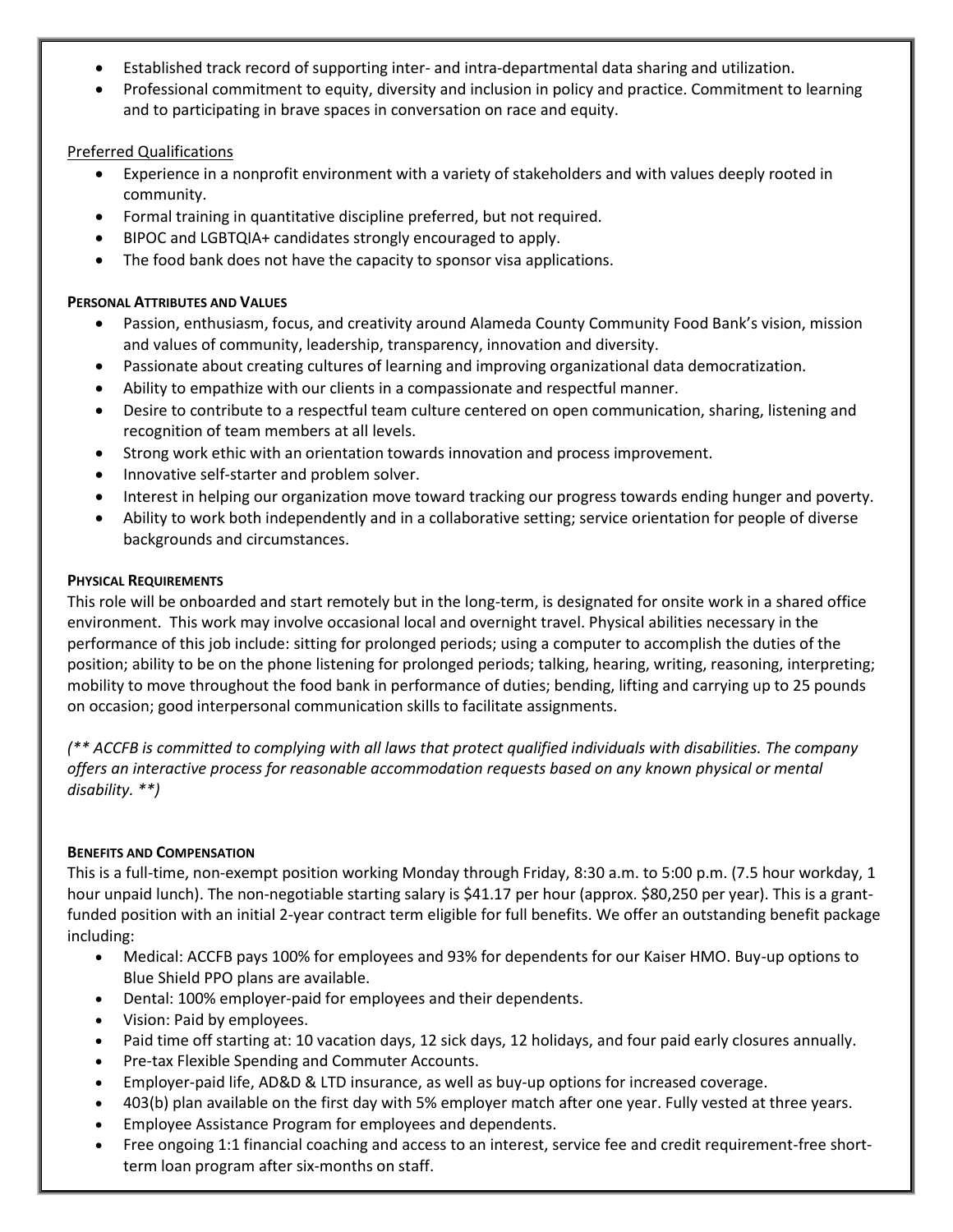**If you meet these qualifications and want to join our mission**, **please** *submit your resume and answer the application questions* **on our careers page located at accfb.org/careers.**

Alameda County Community Food Bank honors our differences and is committed to creating a workplace that celebrates and reflects the diversity of our Community. Applicants who contribute to this diversity are strongly encouraged to apply. ACCFB provides equal employment opportunities (EEO) to all employees and applicants for employment without regard to race, color, religion, sex, national origin, age, disability or genetics. In addition to federal law requirements, ACCFB complies with applicable state and local laws governing nondiscrimination in employment in every location in which the ACCFB has facilities. This policy applies to all terms and conditions of employment, including recruiting, hiring, placement, promotion, termination, layoff, recall, transfer, leaves of absence, compensation and training.